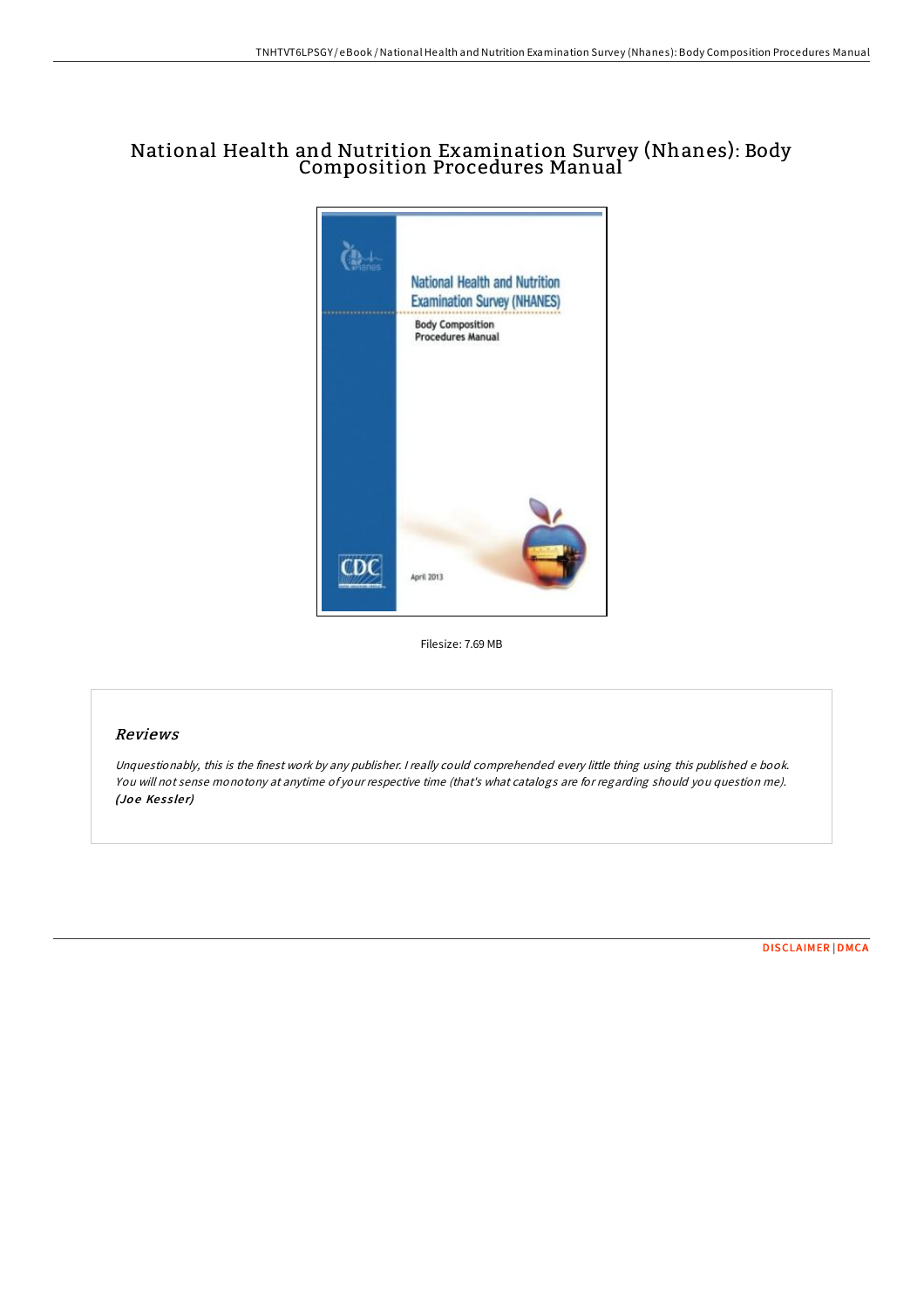### NATIONAL HEALTH AND NUTRITION EXAMINATION SURVEY (NHANES): BODY COMPOSITION PROCEDURES MANUAL

⊕ **DOWNLOAD PDF** 

Createspace, United States, 2014. Paperback. Book Condition: New. 254 x 178 mm. Language: English . Brand New Book \*\*\*\*\* Print on Demand \*\*\*\*\*.Body composition and bone health will be evaluated in the current National Health and Nutrition Examination Survey (NHANES) by anthropometry and dual energy X-ray absorptiometry (DXA) in addition to the femur, anterior-posterior (AP) lumbar spine, and instant vertebral assessment (IVA) AP, and lateral spine scans. These methods will be used to (1) monitor secular trends in overweight prevalence; (2) describe the prevalence of obesity; and (3) examine the relationship between overweight and obesity and other examination measures, including blood pressure, glucose intolerance, and a battery of indicators for cardiovascular disease. Dual energy x-ray absorptiometry (DXA) was included for the first time in the NHANES during NHANES III: 1988-94. Femoral bone mineral density was assessed at that time using pencil-beam bone densitometers (Hologic QDR 1000). In 1999-2006, the DXA component included acquisition of whole body DXA scans using Hologic QDR 4500A fan-beam bone densitometers. Scans of the proximal femur and AP or lumbar spine were collected in 2005-2010. The NHANES dual energy x-ray absorptiometry (DXA) component in 2013 will: (1) continue to acquire whole body scans; (2) add back proximal femur (hip) and anterior/posterior (AP) lumbar spine scans; and (3) introduce instant vertebral assessment (IVA) scans of the lateral spine and AP spine. The whole body scans will provide information on lean mass, fat mass, and percent body fat for participants 8-59 years of age, and the femur and AP lumbar spine scans will provide information on osteoporosis and low bone mass for participants ages 40 years and older. The new IVA lateral and AP spine images also will provide information on vertebral fractures and abdominal aortic calcification for participants ages 40 years and older. The information provided by...

 $\sqrt{p}$ Read National Health and Nutrition [Examinatio](http://almighty24.tech/national-health-and-nutrition-examination-survey-7.html)n Survey (Nhanes): Body Composition Procedures Manual Online  $\blacksquare$ Download PDF National Health and Nutrition [Examinatio](http://almighty24.tech/national-health-and-nutrition-examination-survey-7.html)n Survey (Nhanes): Body Composition Procedures Manual